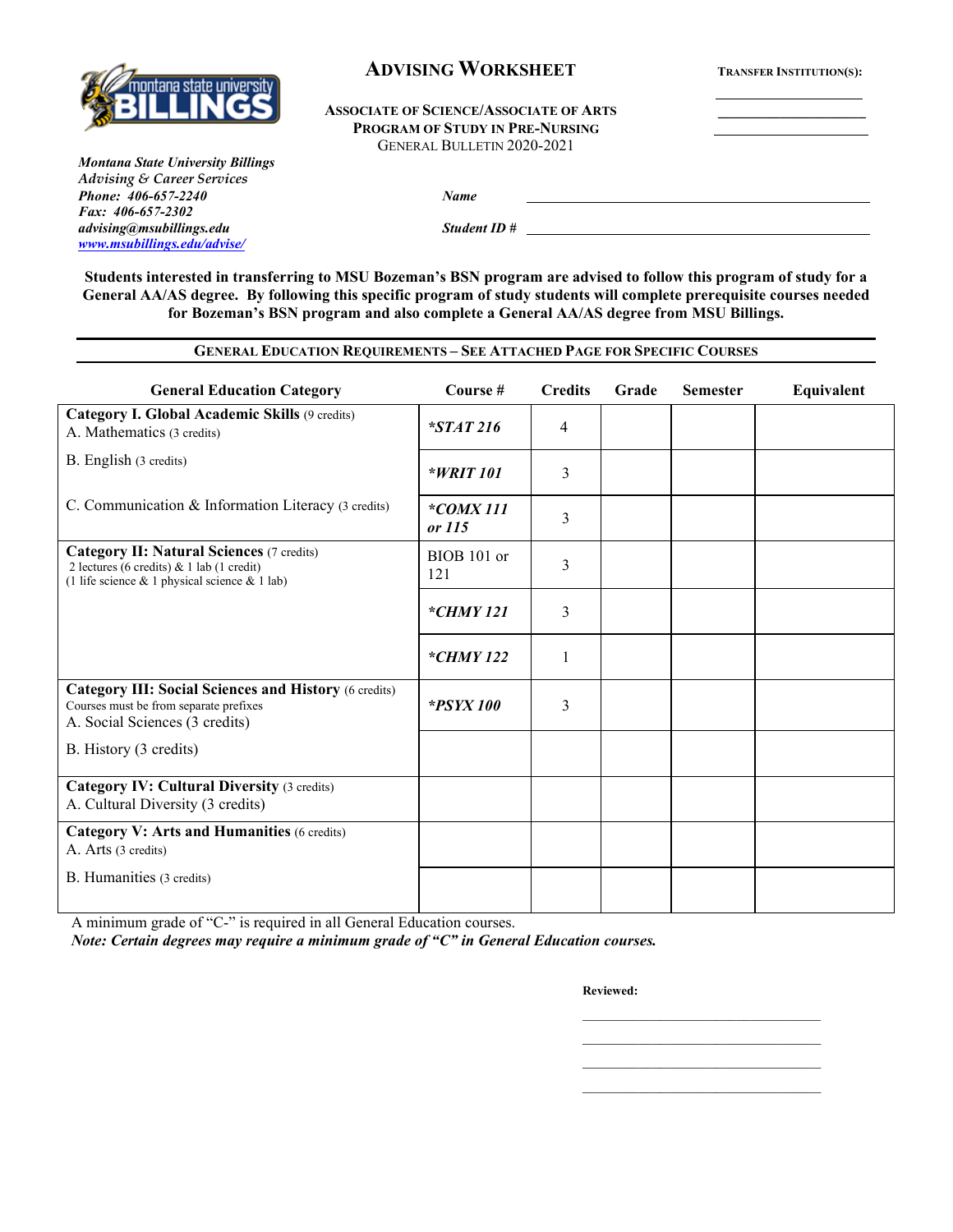# **GENERAL EDUCATION REQUIREMENTS**

|                                                                      |     | <b>CATEGORY I: GLOBAL ACADEMIC SKILLS</b>                                | 9 credits               |  |  |  |
|----------------------------------------------------------------------|-----|--------------------------------------------------------------------------|-------------------------|--|--|--|
|                                                                      |     | <b>Subcategory A - Mathematics</b>                                       | 3 credits               |  |  |  |
| <b>STAT</b>                                                          | 216 | Introduction to Statistics                                               | 4                       |  |  |  |
|                                                                      |     |                                                                          |                         |  |  |  |
|                                                                      |     | <b>Subcategory B - English</b>                                           | 3 credits               |  |  |  |
| WRIT                                                                 | 101 | College Writing I                                                        | 3                       |  |  |  |
|                                                                      |     |                                                                          |                         |  |  |  |
|                                                                      |     | <b>Subcategory C- Communication &amp; Information Literacy 3 credits</b> |                         |  |  |  |
| $COMX$ 111                                                           |     | Introduction to Public Speaking                                          | 3                       |  |  |  |
| COMX                                                                 | 115 | Introduction to Interpersonal Communication 3                            |                         |  |  |  |
|                                                                      |     | <b>CATEGORY II: NATURAL SCIENCES</b><br>6 cr. lecture & 1 cr. lab        |                         |  |  |  |
|                                                                      |     | Students are required to take one course from each subcategory and       |                         |  |  |  |
|                                                                      |     | at least one corresponding lab                                           |                         |  |  |  |
|                                                                      |     | <b>Subcategory A - Life Sciences</b>                                     |                         |  |  |  |
| BIOB                                                                 | 101 | Discover Biology                                                         | 3                       |  |  |  |
| <b>BIOB</b>                                                          | 121 | Fundamentals of Biology for Allied Health                                | $\overline{\mathbf{3}}$ |  |  |  |
|                                                                      |     |                                                                          |                         |  |  |  |
|                                                                      |     | <b>Subcategory B – Physical Sciences</b>                                 |                         |  |  |  |
| <b>CHMY</b>                                                          | 121 | Introduction to General Chemistry                                        | 3                       |  |  |  |
| <b>CHMY</b>                                                          | 122 | Introduction to General Chemistry Lab                                    | 1                       |  |  |  |
|                                                                      |     |                                                                          |                         |  |  |  |
| <b>CATEGORY III: SOCIAL SCIENCES AND HISTORY</b><br><b>6</b> credits |     |                                                                          |                         |  |  |  |
|                                                                      |     | Students are required to take one course from each subcategory           |                         |  |  |  |
|                                                                      |     | <b>Subcategory A - Social Sciences</b>                                   | 3 credits               |  |  |  |
| <b>PSYX</b>                                                          | 100 | Introduction to Psychology                                               | 3                       |  |  |  |
|                                                                      |     |                                                                          |                         |  |  |  |
|                                                                      |     | <b>Subcategory B - History</b>                                           | 3 credits               |  |  |  |
| <b>HSTA</b>                                                          | 101 | American History I                                                       | 3                       |  |  |  |
| <b>HSTA</b>                                                          | 102 | American History II                                                      |                         |  |  |  |
| <b>HSTR</b>                                                          | 101 | Western Civilization I                                                   |                         |  |  |  |
| <b>HSTR</b>                                                          | 102 | Western Civilization II                                                  |                         |  |  |  |
| <b>HSTR</b>                                                          | 103 | Honors Western Civilization I                                            |                         |  |  |  |
| <b>HSTR</b>                                                          | 104 | Honors Western Civilization II                                           | 33333                   |  |  |  |
| <b>PSCI</b>                                                          | 230 | Introduction to International Relations                                  |                         |  |  |  |
|                                                                      |     |                                                                          |                         |  |  |  |

|               |     | <b>CATEGORY IV: CULTURAL DIVERSITY</b><br>3 credits |   |
|---------------|-----|-----------------------------------------------------|---|
| <b>ANTY</b>   | 220 | Culture and Society                                 | 3 |
| <b>ARTH</b>   | 160 | Global Visual Culture                               | 3 |
| <b>COMX</b>   | 212 | Introduction to Intercultural Communication         | 3 |
| <b>GPHY</b>   | 121 | Human Geography                                     | 3 |
| <b>HTH</b>    | 270 | Global Health Issues                                | 3 |
| LIT           | 230 | World Literature                                    |   |
| <b>NASX</b>   | 105 | Introduction to Native American Studies             | 3 |
| <b>NASX</b>   | 205 | Native Americans in Contemporary Society            | 3 |
| PHL           | 271 | Indian Philosophies and Religions                   | 3 |
| PHL.          | 272 | Chinese Philosophies and Religions                  |   |
| <b>REHA</b>   | 201 | Introduction to Diversity                           |   |
| <b>RLST</b>   | 170 | The Religious Quest                                 |   |
| A&SC/SOCI 274 |     | Women, Culture, and Society                         |   |
| SPNS          | 150 | The Hispanic Tradition                              |   |

| <b>CATEGORY V: ARTS &amp; HUMANITIES</b><br><b>6</b> credits |     |                                      |                                                 |  |  |
|--------------------------------------------------------------|-----|--------------------------------------|-------------------------------------------------|--|--|
| <b>Subcategory A - Fine Arts</b>                             |     |                                      | 3 credits                                       |  |  |
| ARTZ                                                         | 101 | Art Fundamentals                     | 3                                               |  |  |
| ARTZ                                                         | 105 | Visual Language-Drawing              |                                                 |  |  |
| ARTZ                                                         | 106 | Visual Language-2-D Foundations      |                                                 |  |  |
| ARTZ                                                         | 108 | Visual Language-3-D Foundations      |                                                 |  |  |
| <b>ARTZ</b>                                                  | 131 | Ceramics for Non-majors              |                                                 |  |  |
| <b>CRWR</b>                                                  | 240 | Intro Creative Writing Workshop      |                                                 |  |  |
| <b>FILM</b>                                                  | 160 | Introduction to World Cinema         |                                                 |  |  |
| LIT                                                          | 270 | Film & Literature                    |                                                 |  |  |
| <b>MART</b>                                                  | 260 | Computer Presentation and Animation  | 33333333333                                     |  |  |
| MUSI –                                                       | 101 | <b>Enjoyment of Music</b>            |                                                 |  |  |
| <b>MUSI</b>                                                  | 114 | Band: MSUB Symphonic                 | 1                                               |  |  |
| <b>MUSI</b>                                                  | 131 | Jazz Ensemble I: MSUB                | 1                                               |  |  |
| MUSI                                                         | 147 | Choral Ensemble: University Chorus   | 1                                               |  |  |
| PHOT                                                         | 154 | <b>Exploring Digital Photography</b> | 3                                               |  |  |
| THTR                                                         | 101 | Introduction to Theatre              | $\overline{\mathbf{3}}$                         |  |  |
| THTR                                                         | 120 | Introduction to Acting I             | 3                                               |  |  |
| <b>Subcategory B - Humanities</b>                            |     |                                      | 3 credits                                       |  |  |
| <b>ARTH</b>                                                  | 150 | Introduction to Art History          | 3                                               |  |  |
| <b>HONR</b>                                                  | 111 | Perspectives and Understanding       | 3                                               |  |  |
| <b>LIT</b>                                                   | 110 | Introduction to Literature           |                                                 |  |  |
| LIT                                                          | 240 | The Bible as Literature              | $\begin{array}{c} 3 \\ 3 \\ 3 \\ 3 \end{array}$ |  |  |
| PHL.                                                         | 110 | Introduction to Ethics               |                                                 |  |  |
| PHL.                                                         | 111 | Philosophies of Life                 |                                                 |  |  |
| PHL                                                          | 254 | People and Politics                  |                                                 |  |  |

**Please note Pre-Nursing requires specific courses for General Education requirements, as listed above. This list does not reflect all approved General Education courses.**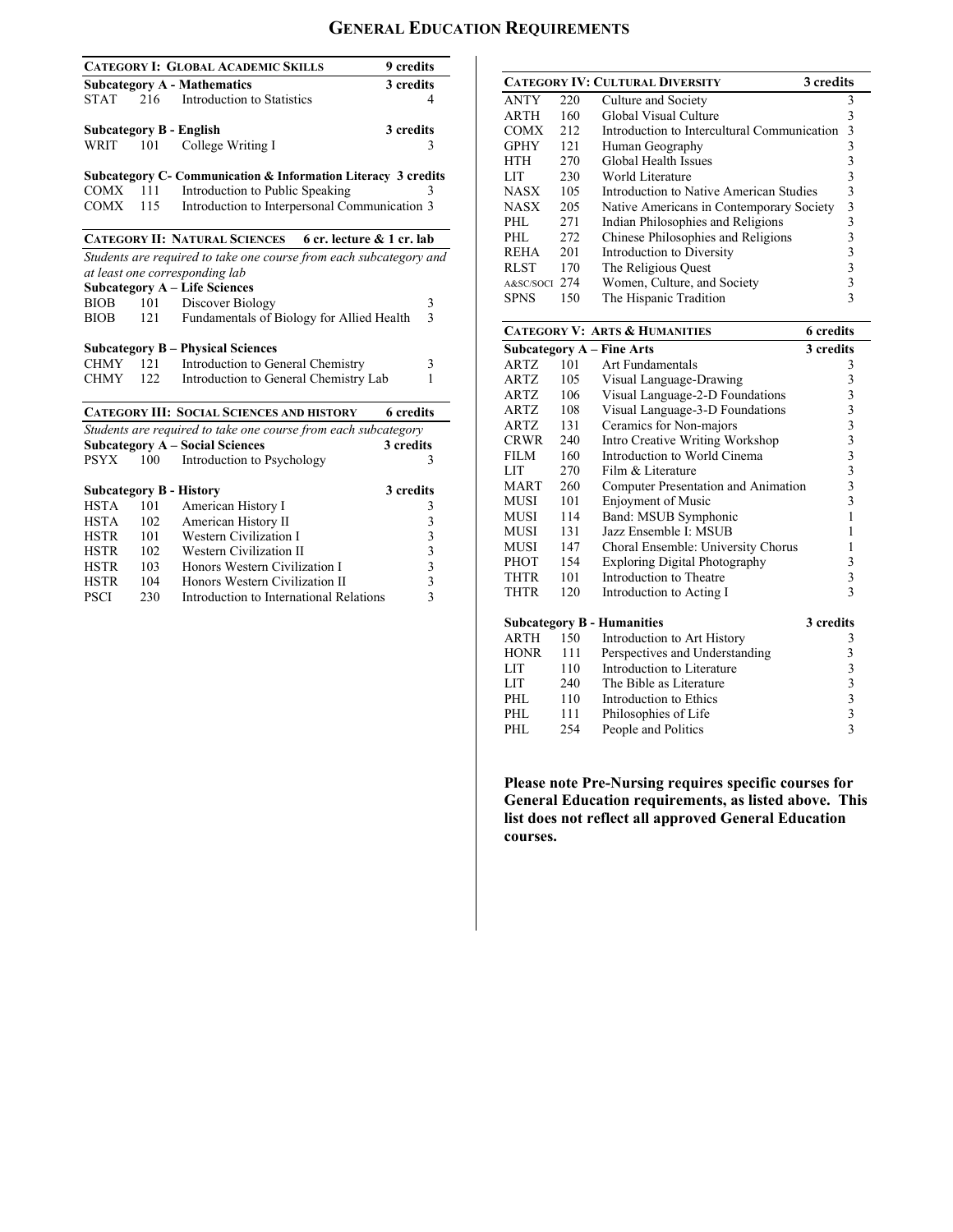|                        | Course                                                  | <b>Credits</b>          | Grade | <b>Semester</b> | Equivalent |
|------------------------|---------------------------------------------------------|-------------------------|-------|-----------------|------------|
|                        |                                                         |                         |       |                 |            |
| <b>SOCI 101</b>        | <b>Introduction to Sociology</b>                        | 3                       |       |                 |            |
| <b>CHMY 123</b>        | <b>Introduction to Organic and Biochemistry</b>         | $\mathfrak{Z}$          |       |                 |            |
| <b>BIOH 301</b>        | Human Anatomy & Physiology I                            | 3                       |       |                 |            |
| <b>BIOH 302</b>        | Human Anatomy & Physiology I Lab                        | $\mathbf{1}$            |       |                 |            |
| <b>BIOH 311</b>        | Human Anatomy & Physiology II                           | $\overline{3}$          |       |                 |            |
| <b>BIOH 312</b>        | Human Anatomy & Physiology II Lab                       | $\mathbf{1}$            |       |                 |            |
| <b>BIOM 250</b>        | <b>Microbiology for Health Sciences</b>                 | $\overline{\mathbf{3}}$ |       |                 |            |
| <b>NUTR 221</b>        | <b>Basic Human Nutrition</b>                            | 3                       |       |                 |            |
| <b>PSYX 230</b>        | Developmental Psychology: Development Over the Lifespan | $\overline{\mathbf{3}}$ |       |                 |            |
|                        |                                                         |                         |       |                 |            |
|                        | Electives (minimum of 5 credits)                        |                         |       |                 |            |
| Recommended Electives: |                                                         |                         |       |                 |            |
| A&SC 111               | First Year Seminar                                      | $\overline{2}$          |       |                 |            |
|                        |                                                         |                         |       |                 |            |
|                        |                                                         |                         |       |                 |            |
|                        |                                                         |                         |       |                 |            |
|                        |                                                         |                         |       |                 |            |
|                        |                                                         |                         |       |                 |            |
|                        |                                                         |                         |       |                 |            |
|                        |                                                         |                         |       |                 |            |
|                        |                                                         |                         |       |                 |            |
|                        |                                                         |                         |       |                 |            |
|                        |                                                         |                         |       |                 |            |
|                        |                                                         |                         |       |                 |            |
|                        |                                                         |                         |       |                 |            |

### **Important notes for those planning to apply to MSU Bozeman's BSN Program:**

Advising is available for students in their Pre-Nursing Program. However, students are solely responsible for meeting requirements and determining the classes that they will need for graduation.

Through arrangement with the College of Nursing at Montana State University Bozeman, Montana State University Billings offers approved pre-requisite courses for nursing students. The MSU Bozeman Nursing program is divided into lower division and upper division course work. Upon successful completion of the required lower division course work, nursing students begin their upper division courses (junior and senior) at Bozeman or an MSU Bozeman upper division campus site in Billings, Great Falls, Missoula or Kalispell.

# **Nursing Advisor MSU Bozeman:**

College of Nursing, Sherrick Hall Montana State University Bozeman Email: amy.stefan@montana.edu

Office: (406) 994-3588<br>Fax: (406) 994-6020 Bozeman, MT 59717 Website: [www.montana.edu/nursing](http://www.montana.edu/nursing)

*The courses that have been italicized and bolded are* included in the calculated GPA for upper division placement. *The minimum GPA required in these* **courses** *is 3.0* **in order to apply for upper division placement***. However, placement is competitive so students should strive for the best grades possible.*